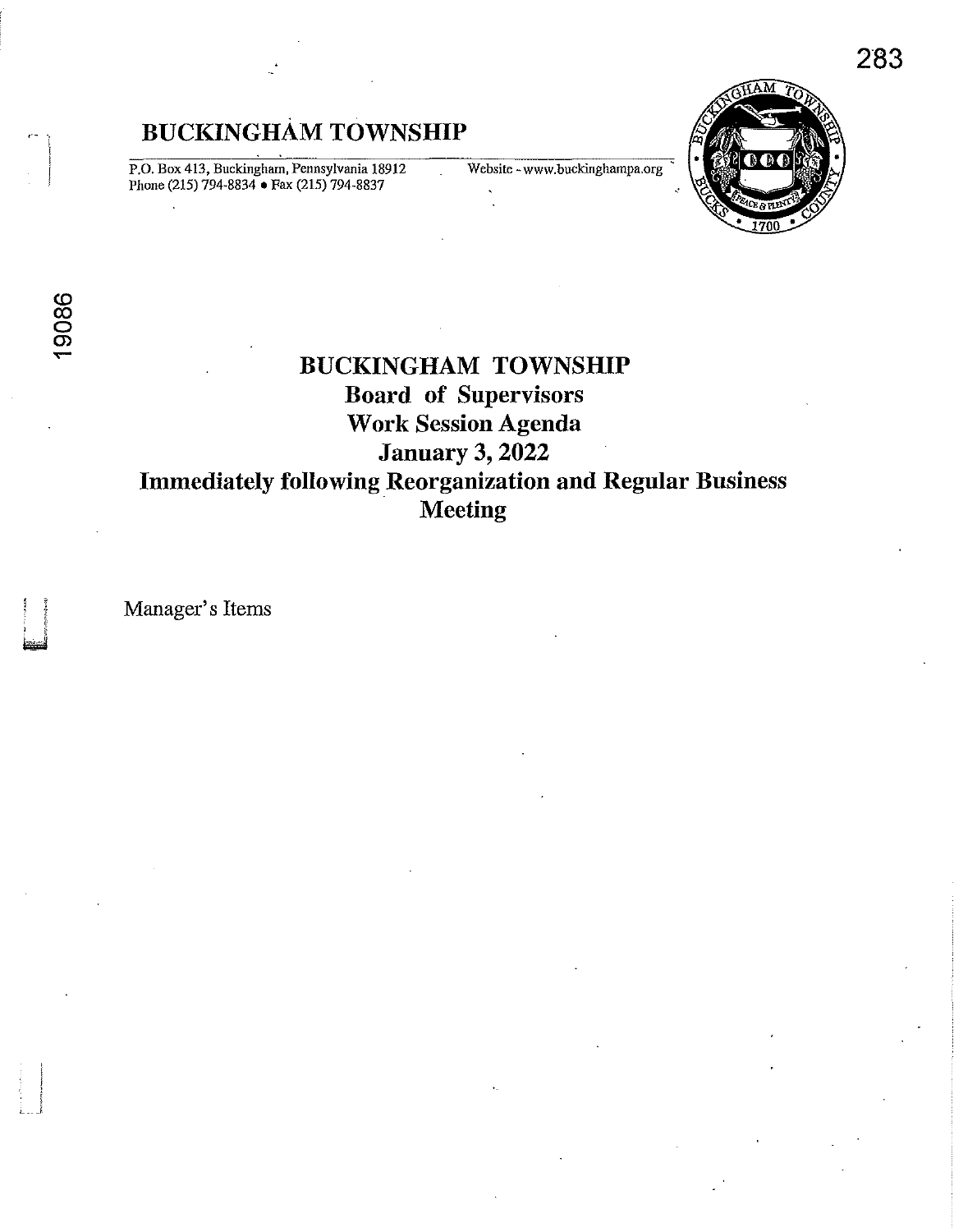# Buckingham Township Board of Supervisors Work Session Minutes

The work session of the Buckingham Township,Board of Supervisors was held January 3, 2022 in the Township Building, 4613 Hughesian Drive, Buckingham, Pennsylvania.

| Present:               | Jon Forest              | Chairman                                |
|------------------------|-------------------------|-----------------------------------------|
|                        | Paul Calderaio          | Vice-Chairman                           |
|                        | Maggie Rash             | Member                                  |
|                        | Dana S. Cozza           | Township Manager                        |
|                        | Daniel Gray             | Township Engineer                       |
|                        | Craig A. Smith, Esquire | Township Solicitor                      |
| Not Present: Tom Kelso |                         | Township Water/Wastewater Consultant    |
|                        | Luke Rosanova           | <b>Bucks County Planning Commission</b> |

*6,'09 p.m. The Work Session commenced.* 

# PennDOT Green Light Go Traffic Signal Grant Project

Mrs. Cozza said the township had received a request from Doylestown Township to participate in the 2021 PennDOT Green Light Go Grant supporting the same project as was submitted for the 2019 application to upgrade the Route 313 Corridor Traffic Signal System.

Mrs. Cozza explained there is an expenditure involved for the township owned signals at the intersection of Cold Spring Creamery Road and Route 313, and that money would be budgeted in 2023, and was discussed in previous work sessions.

Mr. Gray noted that the Old Easton Road signal is not included in the application as it will not exist after it is removed as part of the Wawa project in Cross-Keys.

## COVID - Township Administrative Office Staffing

Mrs. Cozza suggested with the increase in COVID-19 cases this winter, she proposed the administrative offices operate with a staggered schedule, people platooning with the same staggered group, in order to reduce possible illness. The board was agreeable to the proposal.

#### Telephone System Replacement

Mrs. Cozza updated the Board with the news that the new telephone system is scheduled for installation and operation this coming week. She said it is a Voice Over IP (voice over internet protocol "VOIP") system, which is all you can buy at this point as there are no more copper wires being used. Mrs. Cozza said the system is complicated and while it is set up for automated answering, the staff willlearh how to answer the calls and operate the system. Mr. Calderaio said he would prefer to keep one copper line, and Mrs. Cozza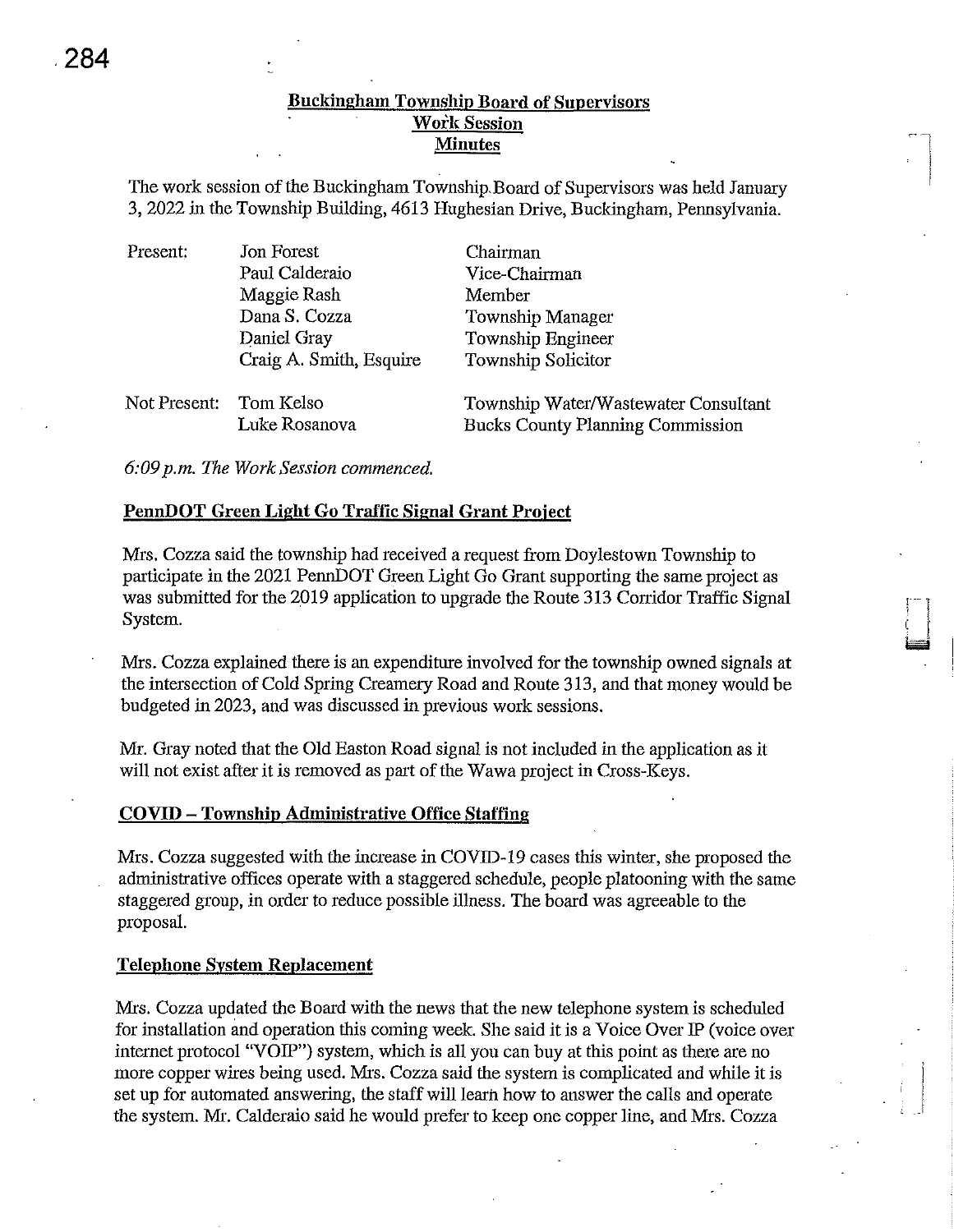Board of Supervisors Minutes of Work Session - January 3, 2022 Page 2 of 3

said the police department has one for emergency purposes, and added that if the internet does go down, the police telephones are directed to the Bucks County radio room.

Mrs. Cozza said one of the best features of the VOIP system is that the Maintenauce Garage and the new Water and Wastewater Operations Center will be integrated into the Administrative Office phone lines for ease in transferring calls.

## **WA WA Land Development, Township File LD 2018-01**

Mr. Gray noted that he recently met with Provco representatives and that they advised him that Provco no longer intended to open Research Way until the Township accepted responsibility for all maintenance and operation of the new connector road. Mr. Gray noted that Provco had initially proposed opening Research Way by December 20, 2021 and that the realignment of Old Easton Road had been partially completed in anticipation of the opening of Research Way. Mr. Gray indicated that Provco is now suggesting that Research Way remain closed to traffic until they complete all of the required roadway improvements and the Township is willing to accept dedication of the Right-of-Way. In accordance with the Land Development Contract, the entire project was to be completed before any dedication was to occur. Mr. Gray noted that with some additional work, the road could be dedicated to the Township and opened to the public. However, that will present issues as to who is responsible for damages to and maintenance of the roadway, particularly with construction ongoing within the site and winter being here.

Mr. Gray said the major issue is that the intersection of Old Easton Road and Research Way has already been re-aligned in anticipation of the use of Research Way to connect to N. Easton Road, and tractor trailers are having difficulty negotiating through the realigned intersection. Those tractor trailers, after all of the proposed road improvements are completed, will be diverted to N. Easton Road and would proceed northbound on Old Easton Road through Research Way.

Mr. Gray said Provco suggested adding temporary stop signs on Old Easton Road, just beyond the Biotech Center heading southbound on Old Easton Road, and another at the new aligned intersection as a temporary traffic control until Research Way is opened

Mr. Smith advised the options are to revise the development agreement regarding piecemeal dedication, or to wait and accept the land development all at the same time when it is complete. The Board said they were agreeable to revising the development agreement to accept piecemeal dedication of the road when the Township Engineer determines that the road improvements are fit for public use, and they were fine with the proposed temporary stop signs.

## **Celebrations**

Mrs. Cozza said it would be nice to celebrate the following events: Hugh Hager's retirement from the Midway Volunteer Fire Company, Town and Country Theatre's 75<sup>th</sup> anniversaty, new police officers who have been hired or promoted, and recognition of